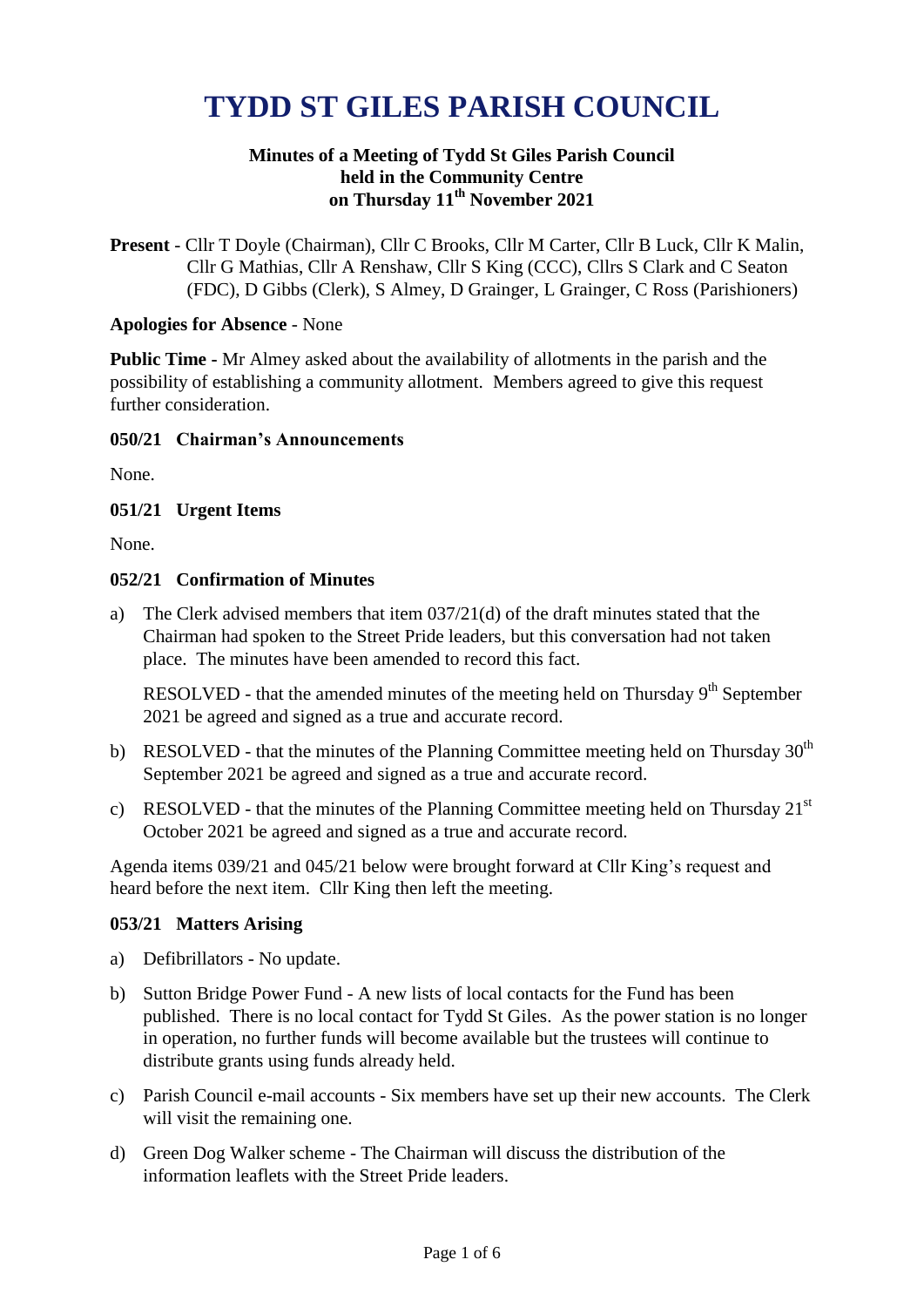- e) Drainage Issues No update.
- f) Parking in Church Lane The Clerk has delivered letters to the residents asking them not to park on the pavement.
- g) Parking at Church Lane, Hockland Road, Kirkgate junction The Chairman discussed this matter with the Police. The Special Constabulary will be visiting schools to monitor parking issues and will be asked to include this location when they visit Kinderley School.
- h) Local Highway Improvements An application has been submitted for a second MVAS speed monitoring device in the 2022/23 financial year.
- i) Dog waste bins Hall Bank location to be confirmed.

## **054/21 Police Matters**

The Chairman reported that he and the Clerk had attended two online meetings with the Wisbech Neighbourhood Sergeant and representatives of other parish councils. Anti-social behaviour in Wisbech remains a priority, but there has been a significant decrease in the use of e-scooters. The hare coursing season has started and Cambridgeshire Police will be working with neighbouring forces to disrupt coursers' activities by seizing their cars and dogs. The Special Constabulary will be tackling parking problems around schools. Next year marks the 40<sup>th</sup> anniversary of Neighbourhood Watch and the County Coordinator hopes to visit Parish Councils to discuss their work. Dogwatch will be launched to encourage dog owners to report suspicious behaviour whilst walking their pets.

Cllr Carter advised members that he had reported inconsiderate parking blocking Field Avenue. Cllr Mathias reported that the sign outside Blades Barbers had been vandalised.

# **055/21 Cambridgeshire County Councillor Report**

Cllr King outlined the timetable for the introduction of civil parking enforcement in Fenland, which is scheduled to come into effect in October 2023. Enforcement will focus on the towns, but will also extend to the villages and outlying areas, especially at locations such as schools.

The recent focus on sustainable transport has resulted in a number of bridleways being resurfaced as cycle routes, making them less suitable for equestrian use. Cllr King has asked the Highways and Transport Committee to review this practice.

## **056/21 Fenland District Councillor Reports**

Cllr Seaton reported that the District Council is working with the County Council on the introduction of civil parking enforcement. The second phase consultation on the cycling, walking and mobility strategy will commence shortly.

The Local Government Boundary Commission is reviewing the district ward boundaries in Fenland to ensure that each councillor represents roughly the same number of electors. This will result in a small increase in the number of councillors. Members and residents are encouraged to express their views on the proposals.

# **057/21 Clerk's Report**

The Clerk outlined the meetings attended and correspondence received since the last meeting, including the following:-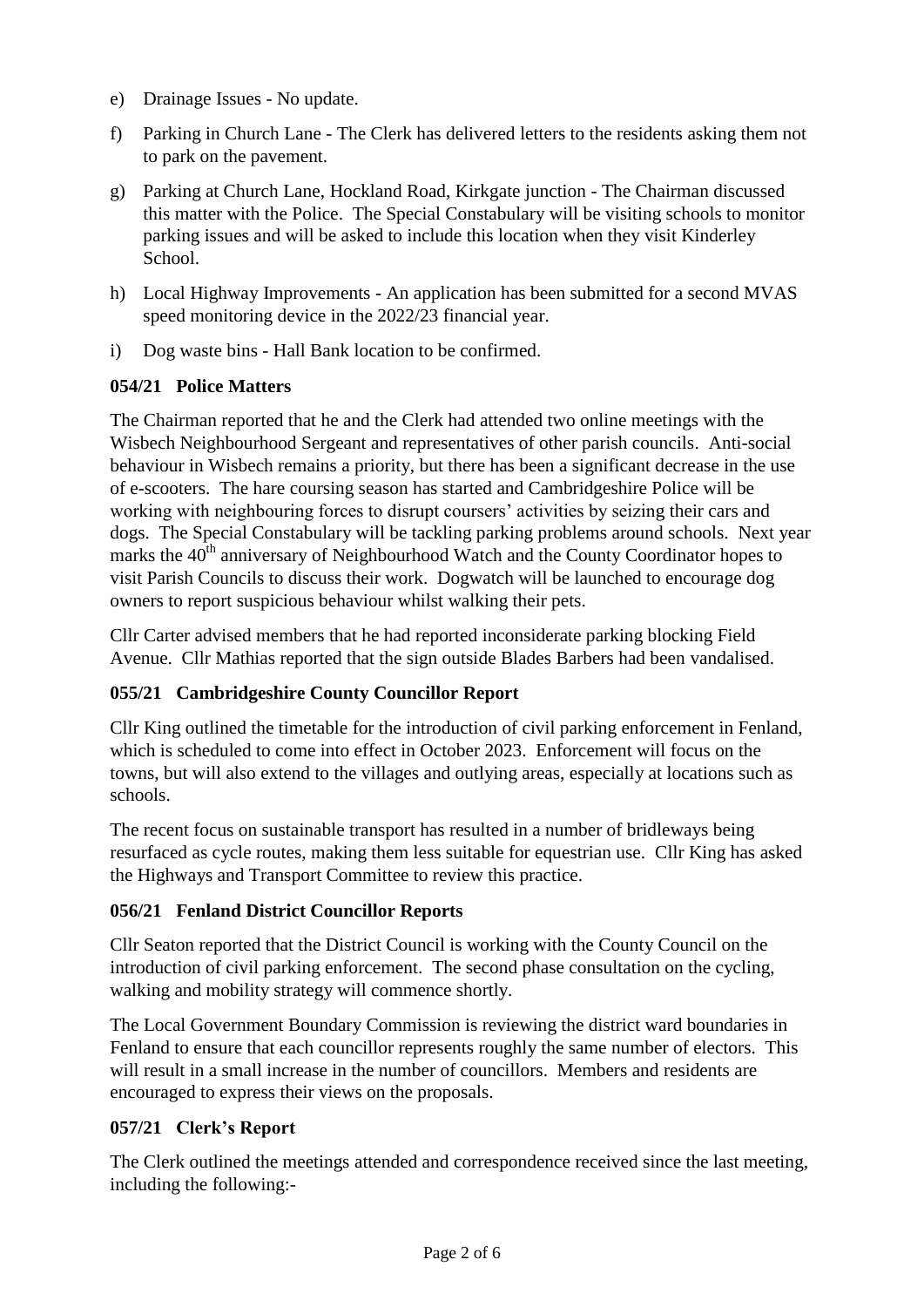| a) | Meetings                                                                                                                          |
|----|-----------------------------------------------------------------------------------------------------------------------------------|
|    | Wisbech Neighbourhood Police - 10 September and 22 October                                                                        |
|    | <b>ACRE Annual General Meeting - 29 September</b>                                                                                 |
|    | ACRE/County Council briefing on Queen's Green Canopy - 26 October                                                                 |
| b) | Correspondence                                                                                                                    |
|    | Cambridgeshire and Peterborough Combined Authority                                                                                |
|    | Local Transport & Connectivity Plan consultation to 28 November                                                                   |
|    | Monthly updates                                                                                                                   |
|    | Cambridgeshire County Council                                                                                                     |
|    | Local Councils Conference date 14 January 2022                                                                                    |
|    | Highway events diary                                                                                                              |
|    | Fenland Accessibility Study - stakeholder engagement - deadline 12 November                                                       |
|    | Her Majesty's Platinum Jubilee celebrations<br>Temporary traffic orders Hockland Road 8/11 to 12/11 and 30/11 to 2/12, and others |
|    | Online flood training for community groups                                                                                        |
|    | <b>Fenland District Council</b>                                                                                                   |
|    | £48,500 grant for new trees                                                                                                       |
|    | Online recycling skills course for residents                                                                                      |
|    | Local Council Tax reduction scheme consultation - deadline 5 December                                                             |
|    | Play area makeovers at March and Parson Drove                                                                                     |
|    | Place Shaping workshops - 18 November                                                                                             |
|    | Community Safety Partnership engagement events on YouTube                                                                         |
|    | Winter energy advice and Covid support                                                                                            |
|    | Community Carol Service invitation - 3 December                                                                                   |
|    | Citizens Advice Rural Cambs new office opening<br>Street light repairs and maintenance service level agreement extension          |
|    | Customer Services awarded gold standard again                                                                                     |
|    | Covid pass fraud                                                                                                                  |
|    | Cambridgeshire ACRE                                                                                                               |
|    | Home Energy Support Service public event - 1 December                                                                             |
|    | Cambridgeshire & Peterborough Against Scams Partnership                                                                           |
|    | Latest scams                                                                                                                      |
|    | Cambridgeshire & Peterborough Independent Commission on Climate                                                                   |
|    | "Fairness, nature and communities: addressing climate change" report launch                                                       |
|    | Local Government Boundary Commission for England                                                                                  |
|    | Consultation on ward boundaries for Fenland District Council                                                                      |
|    | PKF Littlejohn LLP                                                                                                                |
|    | External audit report and conclusion of audit                                                                                     |
|    | <b>Road Victims Trust</b>                                                                                                         |
|    | Remembrance Service - 21 November                                                                                                 |
|    | <b>Support Fenland</b>                                                                                                            |
|    | Networking events and workshops                                                                                                   |

# **058/21 Working Groups**

- a) Communications No members of the public have come forward to join this group. It was agreed that the group will be suspended.
- b) Play Area Cllr Mathias explained that members are undertaking research on equipment and suppliers, as well as funding sources. The recent tour of local facilities was useful in highlighting some of the possibilities and challenges. The group will meet shortly to review progress and consider possible budgetary provision for the forthcoming financial year.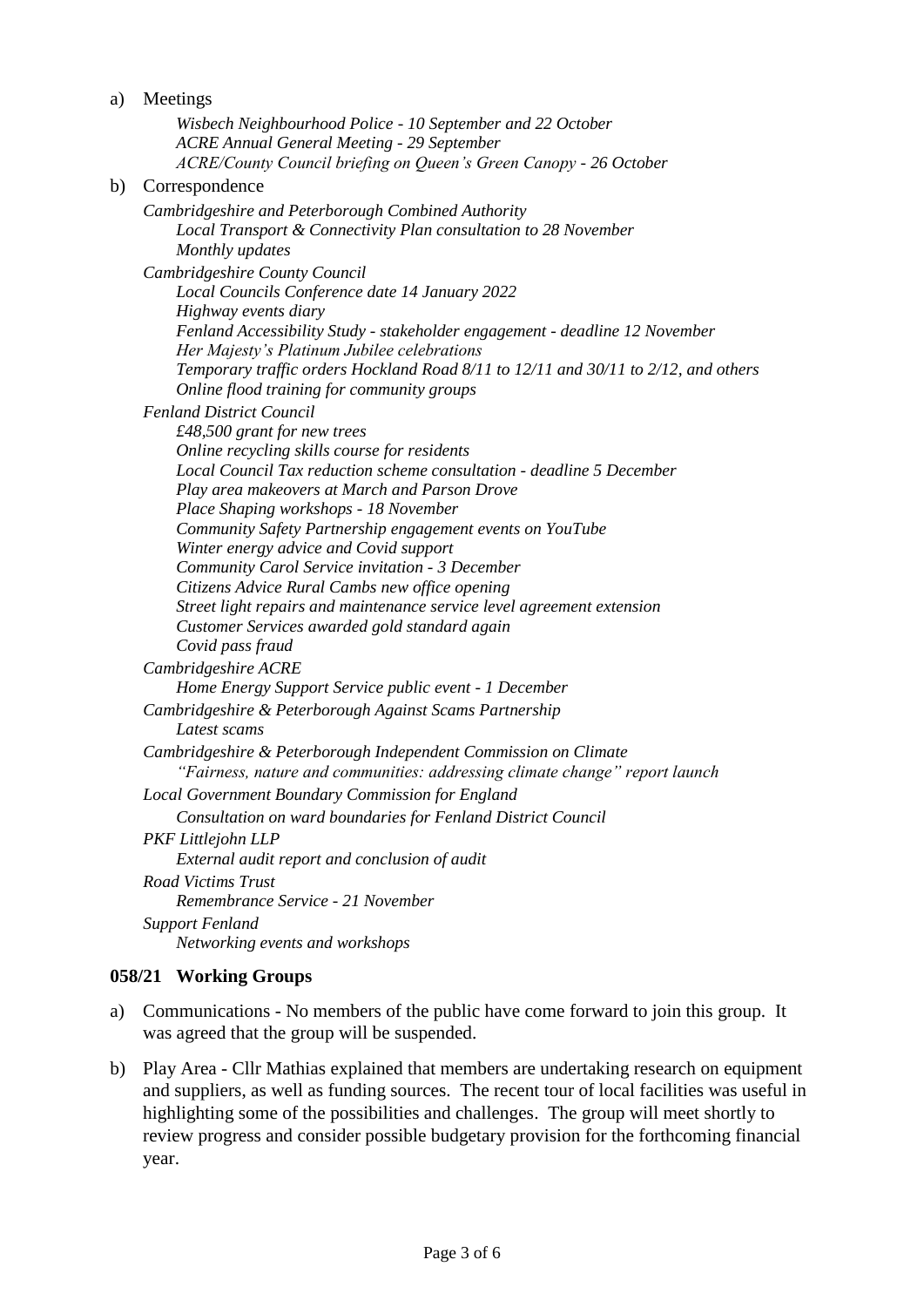## **059/21 Data Gathering and Digital Mapping**

- a) Cllr Luck reported that he is gathering many different data sources for inclusion in the mapping system.
- b) Cllr Luck attended a demonstration of the Parish Online mapping system and signed up for a 30-day trial. Having used the system, he recommended that the Council subscribes to Parish Online at a cost of £72 per annum. Members agreed to this.

## **060/21 Member and Parishioner Issues**

- a) Damage to play equipment One of the corner posts of the wooden multi-play tower is broken. The manufacturer has quoted £500 for the repair. Members agreed to proceed with this. The item would benefit from a coat of paint in suitable weather.
- b) Maintenance of the Churchyard Parts of the churchyard have become overgrown with brambles, nettles and buddleia. The Clerk was asked to contact the Community Payback team to ascertain whether they could assist in clearing these areas.
- c) Allotments see Public Time.
- d) Foul Anchor notice board It was suggested that a larger notice board be provided at Foul Anchor to replace the existing board and that arrangements be put in place to ensure that relevant and up-to-date information is displayed. The Clerk reminded members that there is an overgrown area adjacent to the War Memorial that could be brought back into use and the new notice board could be placed in this area. The involvement of the Community Payback team could facilitate this.
- e) The Queen's Green Canopy The Clerk informed members that this element of next year's Jubilee celebrations had already opened and trees are available for planting this winter. The WI would like to plant a tree to celebrate the centenary of the Isle of Ely Federation. Members agreed, subject to a suitable location being identified.

## **061/21 Brigstock & Wren's Charity**

Members considered the appointment of two Trustees to the charity for a term of 4 years, in accordance with clause 7 of the charity's governing document. They resolved to appoint Malcolm Carter and Terence Brown.

#### **062/21 Policies and Procedures**

Members considered the following draft policy and procedure documents prepared by the Clerk:-

- a) Grievance policy.
- b) Disciplinary policy.
- c) Complaints procedure.

They resolved to adopt the three documents.

#### **063/21 Street Lights**

Members considered the invitation from Fenland District Council to extend the street light repairs and maintenance service level agreement for a further two years to July 2023. They agreed to the extension.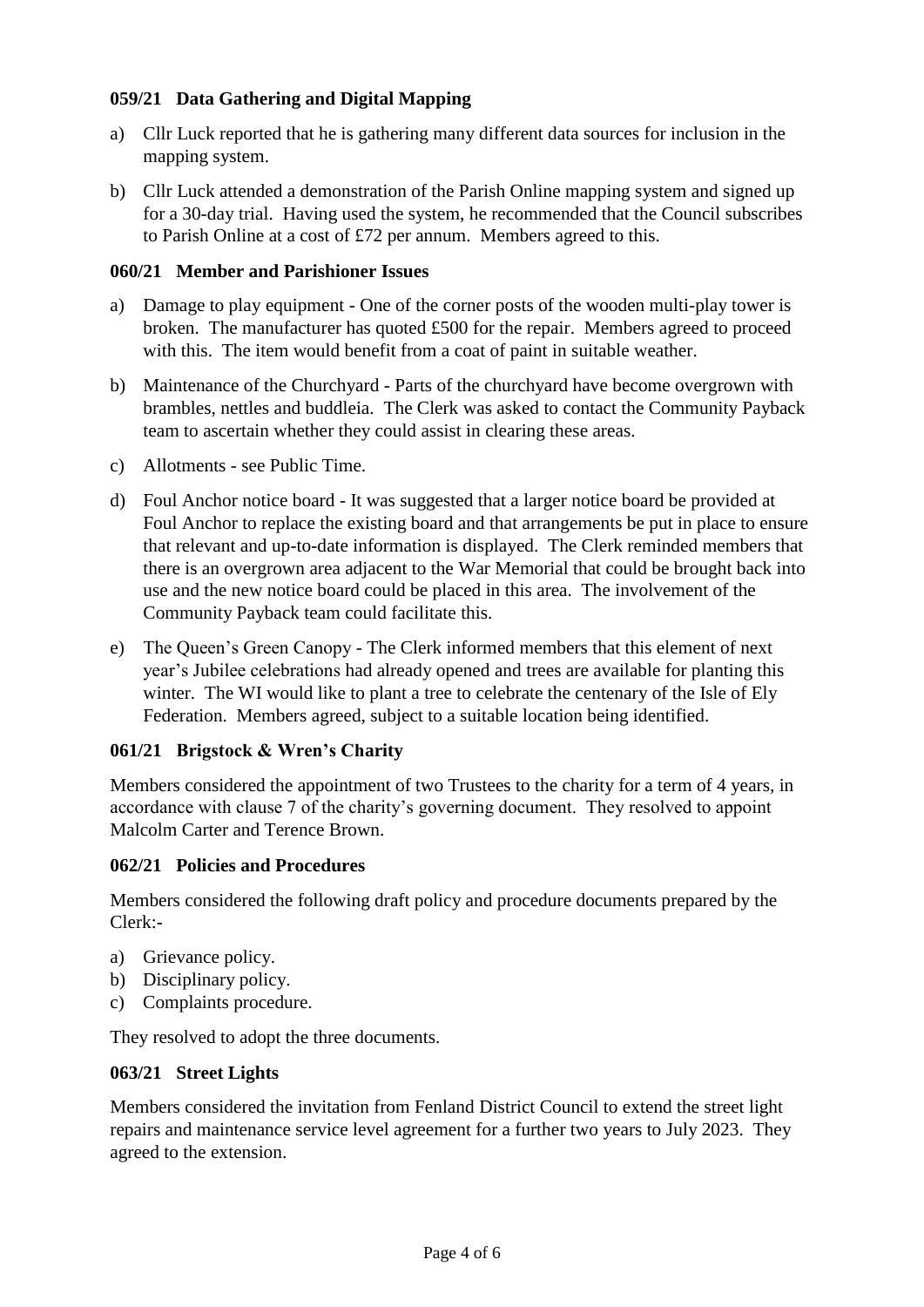## **064/21 Portfolio Responsibilities**

The Chairman proposed that this item be deferred until the next meeting and members agreed.

## **065/21 Finance**

- a) The Clerk presented the financial statement as at the end of October, showing income of £20,443.48, expenditure of £21,278.61, resulting in a shortfall of £835.13, and funds held of £38,240.00.
- b) Members noted the following sums received since the last meeting:-

| £ 11.651.66 |  |
|-------------|--|

c) Members ratified the following payments made since the last meeting:-

| 414.62     |
|------------|
| 240.00     |
| 414.62     |
| 135.00     |
| 60.00      |
|            |
| £ 2.364.46 |

#### d) Members approved the following payments:-

| £ 802.43 |
|----------|

- e) Members considered the report of the External Auditor. There were no matters requiring their attention.
- f) The Clerk reminded members that the budget for the 2022/23 financial year must be agreed at the next meeting, so items for inclusion must be submitted before that date.

#### **066/21 Reports from Members**

- a) Highways Nothing to report.
- b) Street Lights Cllr Luck reported that he continues to monitor the street lights and report them for repair when necessary.
- c) Churchyard Nothing to report.
- d) Trees The Council is responsible for several trees along High Broadgate, at least one of which requires attention. Cllr Carter will obtain quotes.
- e) Foul Anchor Nothing to report.
- f) Community Centre Regular hirers have resumed their bookings and dances and bingo are taking place. A Halloween event took place in October and there is a Christmas Fair in December.